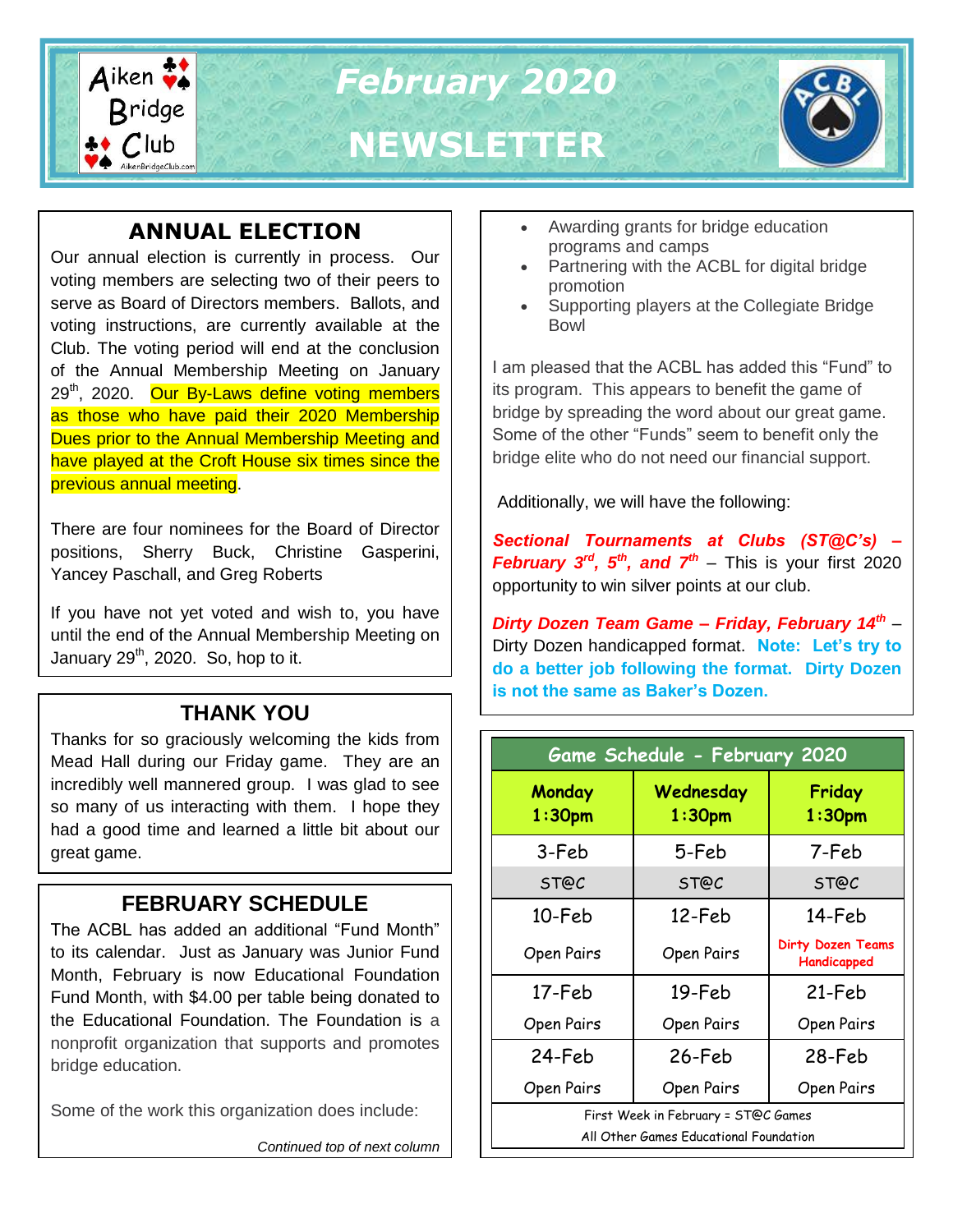## **ANNUAL MEETING REPORT**

Our By-Laws require an Annual Membership Meeting in January of each year. This year it will be held on Wednesday, January 29<sup>th</sup> prior to our usual bridge game. The primary purposes of the meeting are to elect new Board Members and for the current Officers to present to the membership a summation of the "State of the Club." The rest of this article will constitute that summation and is part of the Annual Meeting by reference. Thus, the Annual meeting will consist of questions and/or comments from our members and answers from your current Treasurer and Manager. Immediately after the meeting, the results of the election will be announced.

#### **SUMMARY**

Well, thanks to the support of our members, the incredible work of all our volunteers and the leadership of our Board of Directors, we had an amazingly successful year. We reached new highs in membership, table count, revenue, surplus of revenue over expenses, and number of junk food calories consumed.

AND ………. most important to me, we moved forward on our path to nicest bridge club on the planet. That's OK, feel free to snicker, roll your eyes, laugh out loud, or even roll on the floor laughing. BUT ……….. I am convinced that our collective efforts to be kind, understanding and non judgmental of behavior we deem eccentric has made this club a very, very nice place to play. We have not had a Zero Tolerance complaint in over three years because even those of us who can be a little edgy at times are making an effort to accept everyone else and dull their own sharp edges.

To me, your efforts in this area are why we have been successful. Are we perfect? HELL NO! I will continue to do my part to work with those who don't get it, and hope you will do your part by not being one of them.

### **DETAILS**

#### **MEMBERSHIP**

At the end of 2019, we had 135 members, an increase of about 27% from the prior year. Membership numbers had been somewhat stagnant for a number of years, so this is a significant increase. And, of course, more members mean more tables.

#### **TABLE COUNT**

Upon being elected Club Manager four years ago, I set a personal objective of increasing table count by 100 per year. I felt that by making the club friendlier we would increase attendance. The first two years were promising with a total increase of 188 tables. The third year, we had a disappointing increase of only 35 tables.

This past year was beyond my wildest expectations. Total table count for 2019 was 1863, a 20.4% increase of 315.5 tables. In the last four years table count has increased by 538.5 tables, a tad more than 40%.

However, the real question is if this is good, bad, or indifferent. In an attempt to answer that question, I put together an analysis of table count comparables. The chart on the following page compares the year to year percent increase/decrease in table count for all ACBL clubs, for our Unit 160 (South Carolina) and for clubs in our vicinity (70 miles or less). Note: the Total ACBL Clubs percentage is an extrapolation, since the ACBL does not see fit to publish this information in a timely manner, if at all.

*Continued on next page*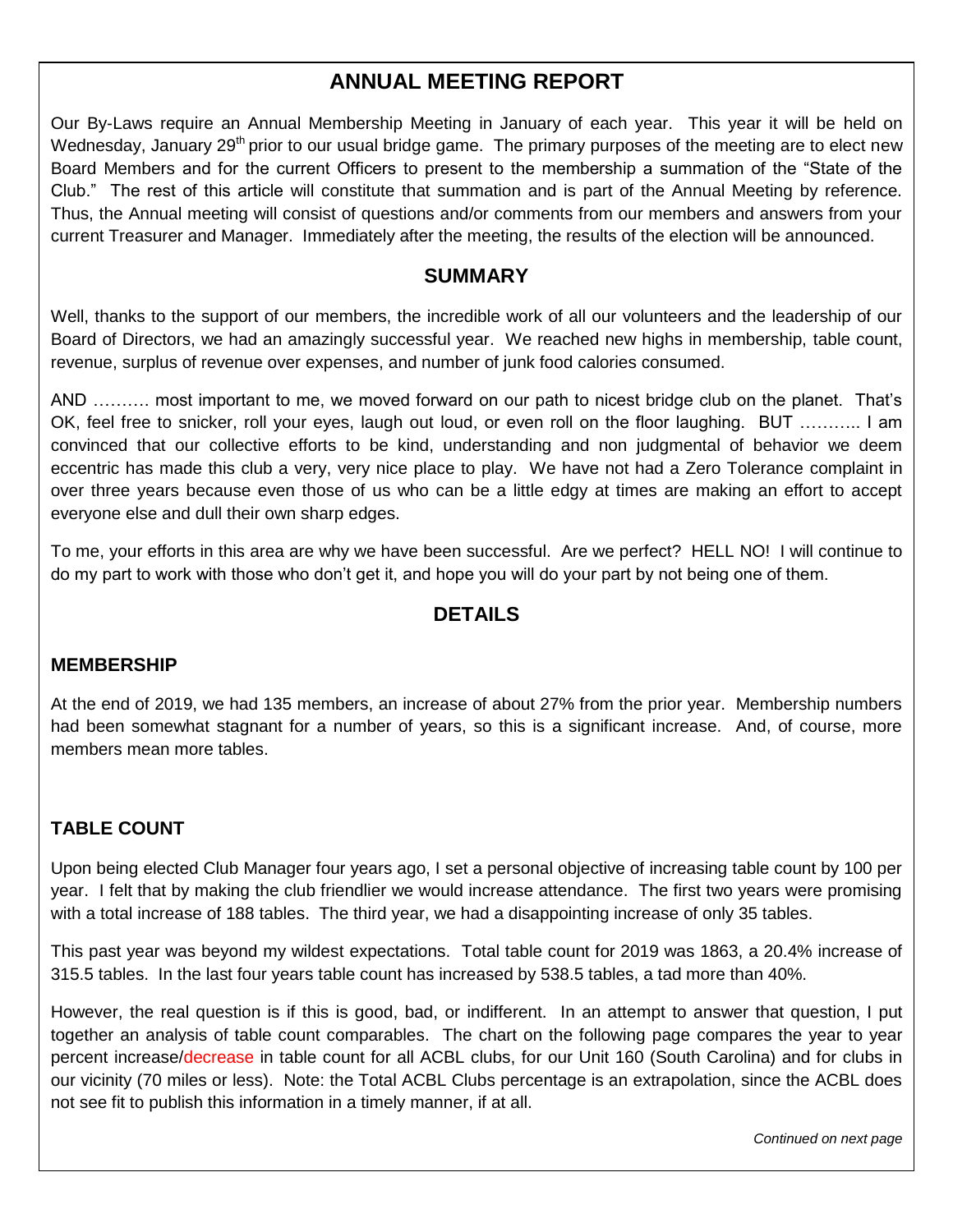|                             | 2016<br>Over<br>2015 | 2017<br>Over<br>2016 | 2018<br>Over<br>2017 | 2019<br>Over<br>2018 | <b>Four Year</b><br>Period |
|-----------------------------|----------------------|----------------------|----------------------|----------------------|----------------------------|
| <b>Total ACBL</b>           | $-0.8%$              | $-0.3%$              | 0.2%                 | $-0.5%$              | $-1.5%$                    |
| <b>Unit 160</b><br>Vicinity | $-1.5%$<br>$-2.2%$   | $-3.0%$<br>$-3.0%$   | 1.1%<br>$-3.5%$      | 7.5%<br>1.7%         | 3.9%<br>$-6.9%$            |
| Us                          | 6.7%                 | 7.0%                 | 2.3%                 | 20.4%                | 40.7%                      |

As you can see, we are doing really, really well in these comparisons. Also, it is nice to see that our Unit had a very good 2019. In addition, our friends in Columbia are now the largest bridge club in the South Carolina Unit.

#### **FINANCIAL RESULTS**

The Club's net assets as of 12/31/19 were about \$42,000, an increase of about \$4,100 from the prior year end. Our funds are invested in six separate laddered Certificates of Deposit with varying terms from 12 to 24 months, totaling about \$36,600. The remainder of our funds is in our checking account and a money market account. All funds are held at Security Federal Bank, as they have been for many years.

The \$4,100 increase in net assets is the amount by which all of the Club's revenue exceeded all of its expenses. The amount attributable to our normal Croft House games was \$1,900 (which includes membership dues of \$1,400), plus \$1,800 from our Sectional Tournament and \$400 in interest income.

Looking solely at our Croft House games, total game fees collected during the year were about \$23,800 and the total expenses for running those games was about \$500 less than that. The major expenses are Food and Parties (30%), ACBL Fees (30%), and Rent (19%). So, basically, we are running our regular games at a slightly above breakeven point.

#### **SECTIONAL TOURNAMENT**

This thing continues to be a wild ride. Up one year, down the next and so on and on. After an awful 20% decrease in table count in 2018, we had a 13% increase in 2019. The Tournament Team headed by Greg R and including Phoebe, Sherry, Barb and Jesse did a great job of controlling expenses resulting in a net gain of about \$1800. Despite the unpredictable swings in table count, we have managed to make a profit each year.

Every year about this time we wonder why we have this tournament and give serious thought to giving it a rest. It is a tremendous amount of work for sometimes little or no financial reward. But, the tournament is held to enable our members to earn Silver Points locally, so, as long as we don't lose money we are OK with the financial results.

Yet again, we have decided to have the tournament this year. The dates are September 25<sup>th</sup> through the 27<sup>th</sup> and the venue will once again be the Odell Weeks Center. Greg R has agreed to a return engagement as Tournament Chair.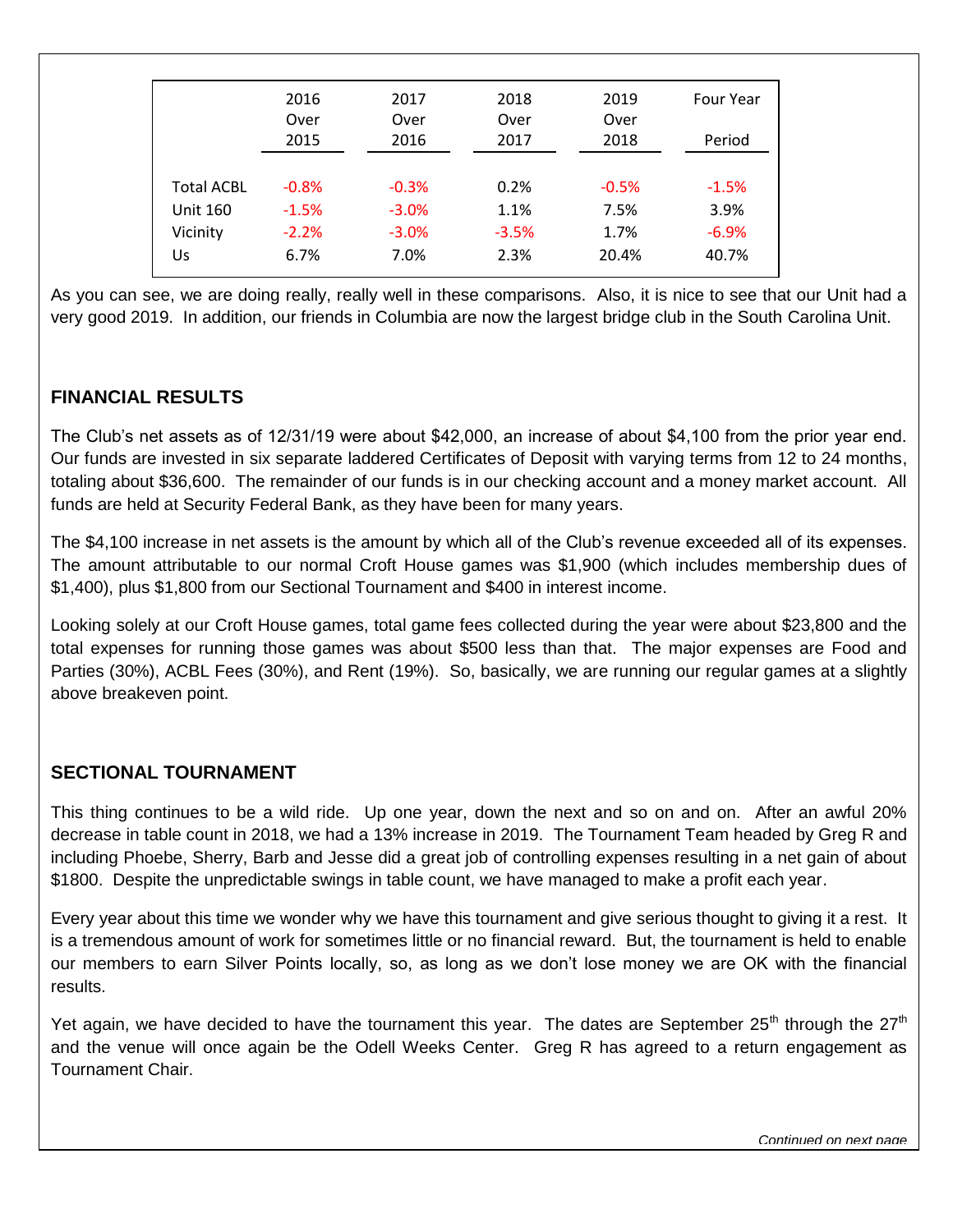### **HOLIDAY PARTY**

In April 2016 we did a member opinion survey and one of the questions related to having our annual Holiday Party at a non Croft House venue. While the response was less than favorable, we decided to give it a go anyway. I feel the change has been remarkably successful. Attendance has increased each year with the latest event having 24 tables for bridge and nearly 120 members and guests for dinner. Phoebe and Woodside have combined to make this a really nice seasonal event. We have already reserved Woodside for the same time this year.

#### **OTHER STUFF**

**Individual and Pro - Am Games –** these were a bit of a disappointment this year. For the first time that I am aware of, attendance at these games averaged less than at our regular pair games. Perhaps these games have run their course. Perhaps not. We will continue to have them periodically but will need your input in deciding their ultimate fate.

**Team Games** - we are now using handicaps in all of our team games, unless disallowed by the ACBL in certain special games. The Perfect 10 format has evolved or devolved (depending on how you see it) to the Dirty Dozen. In my view, the handicaps have leveled the playing field making it easier for our lower masterpoint members to be successful. Not all agree. I get the following complaints: the handicaps are too low; the handicaps are too high (which they purposely are); it's unfair that I have to play against a team with two '4s' on it; it's unfair that I have to play against a team with three or four '1s' on it. Well, I'm pretty sure I can't resolve all those complaints simultaneously, so we'll just have to plod on and live with it.

**Partnership Program –** thanks to Cathie, we now have an email based system which has been successful in partnering club members for various games. While Cathie has decided to move on from the Partnership Chair position, Joanne has volunteered to take on that responsibility. It is my hope that those of you who avail yourself of this program will be more cooperative than in the past. Please inform Joanne if you get a partner by yourself or of any other changes. It's a hard and time consuming job, and we need to stop making it harder.

**Teaching Program –** still don't have one. Nobody seems to care. Nuff said.

**Thank You –** I would like to thank all of our volunteers who have served our club during the last year. First, our Board Members: Lauren, Cathie, Sedley, Phyllis P, Phoebe, Past Manager Steve, and Treasurer Mike. Game Directors: Alan, Jay J, Sedley and Jesse, Steve, and Lauren. Our incredibly efficient Set Up Team: Pat B, Betsy, Shela, Sara, and Marc with assists from many others when needed.